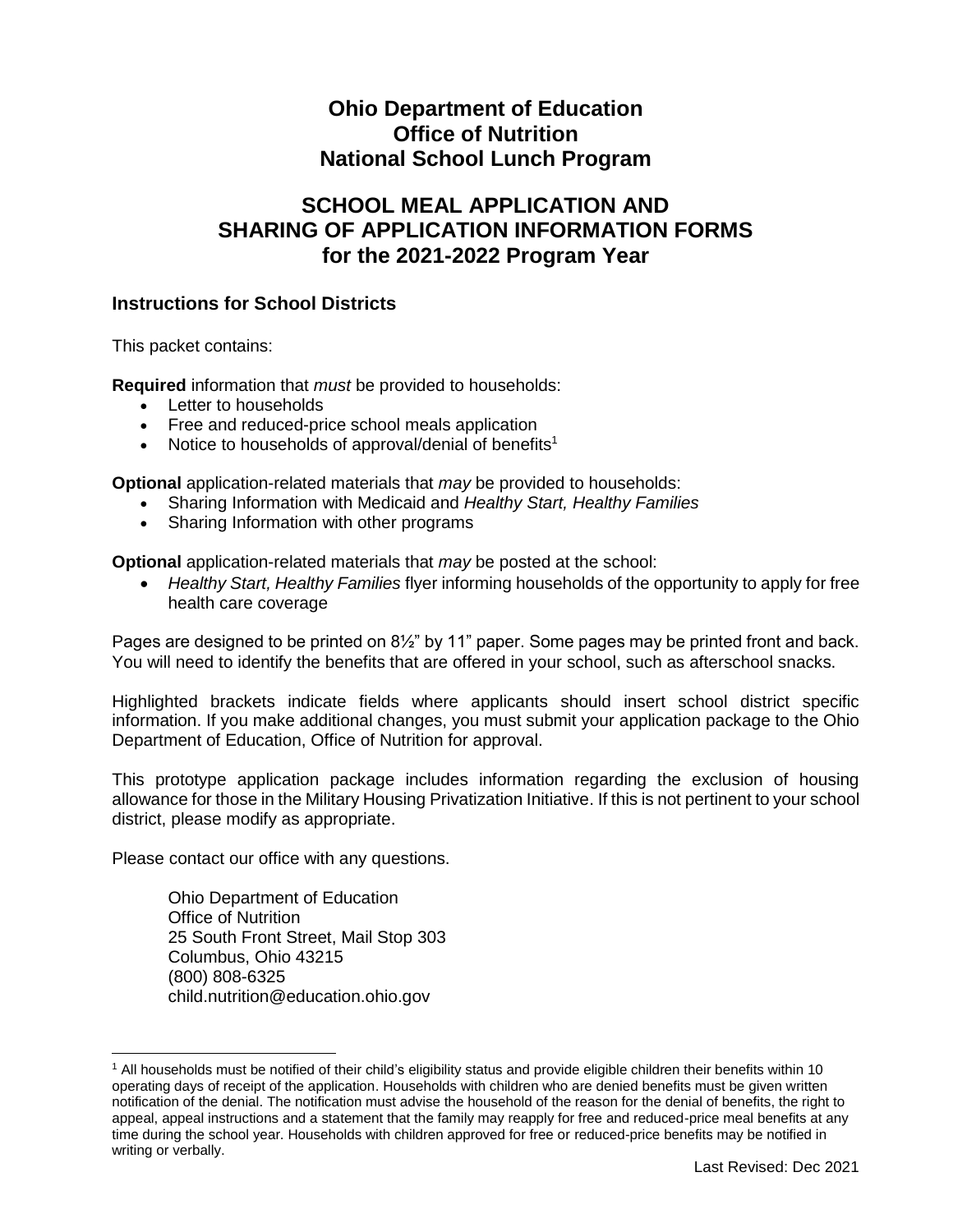### **Please place the following information on school letterhead.**

### **Frequently Asked Questions About Free and Reduced-Price School Meals**

Dear Parent/Guardian:

Children need healthy meals to learn. Cardinal Mooney offers healthy meals each school day. **Your children may qualify for free meals or for reduced-price meals.** This packet includes an application for free or reduced-price meal benefits and detailed instructions. Below are some common questions and answers to help you with the application process.

1. **Who can receive free or reduced-price meals?** All children in households receiving benefits from the Supplemental Nutrition Assistance Program (SNAP) or Ohio Works First (OWF); foster children that are under the legal responsibility of a foster care agency or court; children participating in their school's Head Start program; and children who meet the definition of homeless, runaway, or migrant are eligible for free meals. Also, your children may receive free or reduced-price meals if your household's income is within the federal income eligibility guidelines limits.

| FEDERAL ELIGIBILITY INCOME CHART FOR SCHOOL YEAR 2021-2022 |          |         |        |  |  |  |  |
|------------------------------------------------------------|----------|---------|--------|--|--|--|--|
| Household size                                             | Yearly   | Monthly | Weekly |  |  |  |  |
|                                                            | \$23,828 | \$1,986 | \$459  |  |  |  |  |
| 2                                                          | 32,227   | 2,686   | 620    |  |  |  |  |
| 3                                                          | 40,626   | 3,386   | 782    |  |  |  |  |
| 4                                                          | 49,025   | 4,086   | 943    |  |  |  |  |
| 5                                                          | 57,424   | 4,786   | 1,105  |  |  |  |  |
| 6                                                          | 65,823   | 5,486   | 1,266  |  |  |  |  |
|                                                            | 74,222   | 6,186   | 1,428  |  |  |  |  |
| 8                                                          | 82,621   | 6,886   | 1,589  |  |  |  |  |
| Each additional person:                                    | 8,399    | 700     | 162    |  |  |  |  |

- 2. **How do I know if my children qualify as homeless, migrant or runaway?** If members of your household lack a permanent address; are staying together in a shelter, hotel or other temporary housing arrangement; relocate on a seasonal basis or; children live with you who have chosen to leave their prior family or household then the children may qualify as homeless, migrant or runaway. If you have not been told your children will receive free meals, please call or email **Cardinal Mooney at mooneyhigh@youngstowndiocese.org** or 330-788-5007 to see if they qualify.
- 3. **Do I need to fill out an application for each child?** No. Use one free and reduced-price school meal application for all students in your household. We cannot approve an application that is not complete. Please submit all required information. **Return the completed application to Lori Radinsky, 2545 Erie St., Youngstown, Ohio 44507. 330-788-5007, 123.**
- 4. **Should I complete an application if I received a letter this school year saying my children are approved already for free meals?** No, but please read the letter carefully and follow the instructions. If any children in your household were missing from the eligibility notification, contact **Cardinal Mooney at 330-788-5007** immediately.
- 5. **My child's application was approved last year. Do I need to complete another application?** Yes. Your child's application is valid for that school year and for the start of this school year. You are required to submit a new application unless the school notified you that your child is eligible for the new school year.
- 6. **I receive Women, Infants and Children (WIC) benefits. Can my child(ren) get free meals?** Children in households participating in WIC may be eligible for free or reduced-price meals. Please submit a completed application.
- 7. **Will the information I give be checked?** Yes, we also may ask you to send written proof.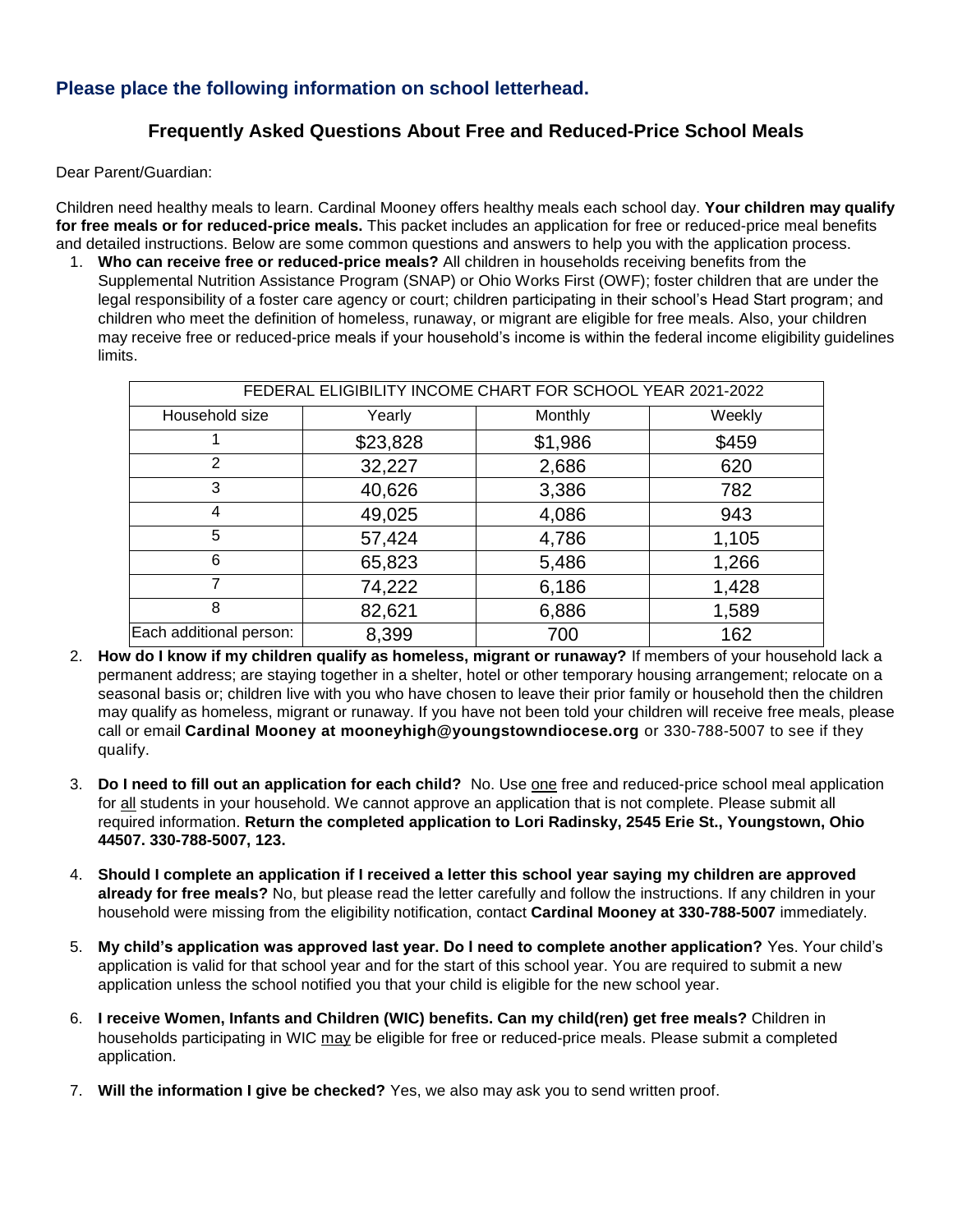- 8. **If I do not qualify now, may I apply later?** Yes. You may apply at any time during the school year. For example, children with a parent or guardian who becomes unemployed may become eligible for free and reduced-price meals if the household income drops below the income limit.
- 9. **What if I disagree with the school's decision about my application?** You should talk to school officials. You also may ask for a hearing by calling or writing to the following contact person: Office of Integrated Student Supports, 1-614-466-2945.
- 10. **May I apply if someone else in my household is not a U.S. citizen?** Yes. You or your child(ren) do not have to be a U.S. citizen to qualify for free or reduced-price meals.
- 11. **What if my income is not always the same?** List the amount that you normally receive. For example, if you normally make \$1,000 each month, but you missed some work last month and only made \$900, submit the report with the routine amount of \$1,000 per month. If you normally get overtime, include it, but do not include it if you only work overtime sometimes. If you have lost a job or had your hours or wages reduced, use your current income.
- 12. **What if some household members have no income to report?** Household members may not receive some types of income that are asked for you to report on the application or may not receive income at all. When this happens, please write a 0 in the corresponding field. However, if any income fields are left empty or blank, those also will be counted as zeroes. Please be careful when leaving income fields blank.
- 13. **We are in the military. Do we report our income differently?** Your basic pay and cash bonuses must be reported as income. If you get any cash value allowances for off-base housing, food, or clothing, it also must be included as income. However, if your housing is part of the Military Housing Privatization Initiative, do not include your housing allowance as income. Any additional combat pay resulting from deployment also is excluded from income.
- 14. **What if there is not enough space on the application for my family?** List any additional household members on a separate piece of paper and attach it to your application.
- 15. **Why am I being asked to give my consent for an instructional fee waiver?** Ohio public schools are required to waive the school instructional fees for children that quality for free meal benefits. School food service personnel must have parent consent to share the student meal application if your child(ren) quality for a fee waiver. If you agree to allow your child(ren)'s meal application to be shared with school officials to see if they qualify for a fee waiver then select **yes** in part 5. If you do not wish for that information to be shared, then select **no** in part 5. Answering no to this question will mean your child will not be considered for a fee waiver. Answering this question either way will not change your child(ren)'s free or reduced-price meal eligibility.
- 16. **My family needs more help. Are there other programs we might apply for?** To find out how to apply for Ohio Supplemental Nutrition Assistance Program (SNAP) or other assistance benefits, contact your local assistance office or call 877-852-0010.

If you have other questions or need help, call 330-788-5007, 123**.** *Si necesita ayuda, por favor llame al teléfono:* **330-788-5007.** *Si vous voudriez d'aide, contactez nous au numero:* **330-788-5007.**

Sincerely,

**Lori S. Radinsky**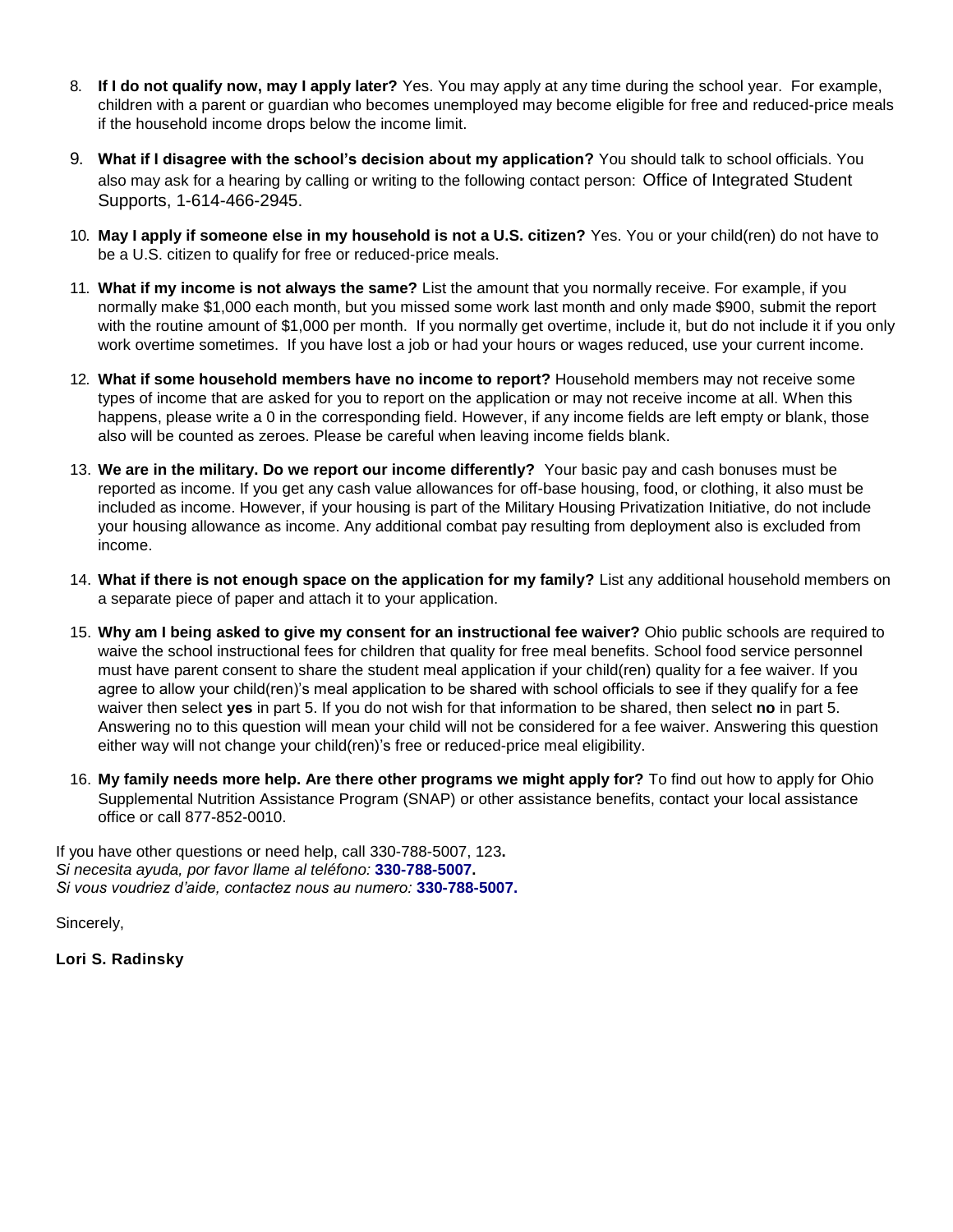# **INSTRUCTIONS FOR APPLYING**

### *A household member is any child or adult living with you.*

### **IF YOUR HOUSEHOLD RECEIVES BENEFITS FROM THE SUPPLEMENTAL NUTRITION ASSISTANCE PROGRAM (SNAP) OR OHIO WORKS FIRST (OWF), FOLLOW THESE INSTRUCTIONS:**

**Part 1:** List all household members and the school name and grade level for each child.

**Part 2:** List the 7-digit case number for any household member (including adults) receiving SNAP or OWF benefits.

**Part 3:** Skip this part.

**Part 4:** Skip this part.

**Part 5:** Answer yes or no and sign your name if you would like the application to be checked by school officials to determine if the child(ren) qualifies for a school instructional fee waiver.

**Part 6:** Sign the form. The last four digits of a Social Security Number are **not** necessary.

**Part 7:** We are required to ask for information about your children's race and ethnicity. This information is important and helps to make sure we are fully serving our community. Responding to this section is optional and does not affect your children's eligibility for free or reduced-price meals.

### **IF NO ONE IN YOUR HOUSEHOLD RECEIVES SNAP OR OWF BENEFITS AND IF ANY CHILD IN YOUR HOUSEHOLD IS HOMELESS, MIGRANT OR RUNAWAY, FOLLOW THESE INSTRUCTIONS:**

**Part 1:** List all household members and the school name and school grade level for each child.

**Part 2:** Skip this part.

**Part 3:** If any child you are applying for is homeless, migrant, or a runaway, check the appropriate box and call **Cardinal Mooney, 330-788-5007.** If not, skip this part.

Part 4: Complete only if a child in your household is not eligible under Part 3. See Instruction for all other households.

**Part 5:** Answer yes or no and sign your name if you would like the application to be checked by school officials to determine if the child(ren) qualifies for a school instructional fee waiver.

**Part 6:** Sign the form. The last four digits of a Social Security Number are **not** necessary if you did not need to complete in part 4. **Part 7:** We are required to ask for information about your children's race and ethnicity. This information is important and helps to make sure we are fully serving our community. Responding to this section is optional and does not affect your children's eligibility for free or reduced-price meals.

### **IF YOU APPLY FOR A FOSTER CHILD, FOLLOW THESE INSTRUCTIONS:**

### **If all children in the household are foster children:**

Part 1: List all foster children and the school name and grade level for each child. Check the box that indicates the child is a foster child. **Part 2:** Skip this part.

**Part 3:** Skip this part.

**Part 4:** Skip this part.

**Part 5:** Answer yes or no and sign your name if you would like the application to be checked by school officials to determine if the child(ren) qualifies for a school instructional fee waiver.

**Part 6:** Sign the form. The last four digits of a Social Security Number are **not** necessary.

**Part 7:** We are required to ask for information about your children's race and ethnicity. This information is important and helps to make sure we are fully serving our community. Responding to this section is optional and does not affect your children's eligibility for free or reduced-price meals.

### **If some children in the household are foster children:**

**Part 1:** List all household members and the school name and school grade level for each child. For any person, including children, with no income, you must check the "No Income" box. Check the box if the child is a foster child.

**Part 2:** If the household does not have a 7-digit SNAP or OWF case number, skip this part.

**Part 3:** If any child you are applying for is homeless, migrant, or a runaway check the appropriate box and call **Cardinal Mooney, 330-788-5007.** If not, skip this part.

Part 4: Follow these instructions to report total household income from this month or last month.

**Box 1–Name:** List all household members with income.

 **Box 2** –**Gross Income and how often it was received:** For each household member, list each type of income received for the month. Check the appropriate box to note how often the person receives the income - weekly, every other week, twice a month, or monthly. For earnings, list the gross income - not the take-home pay. Gross income is the amount earned *before* taxes and other deductions and can be found on pay stubs. For other income, list the amount and check the box to note how often each person received assistance from welfare, child support, alimony, pensions, retirement, Social Security, Supplemental Security Income (SSI), Veteran's benefits (VA benefits), and disability benefits. Under *All Other Income*, list Worker's Compensation, unemployment or strike benefits, regular contributions from people who do not live in your household and any other income. Do not include income from SNAP, FDPIR, WIC, federal education benefits and foster payments received by the family from the placing agency. For ONLY the self-employed, report income after expenses under *Earnings from Work*. This is for your business, farm, or rental property. If you are in the Military Privatized Housing Initiative or receive combat pay, do not include these allowances as income.

**Part 5:** Answer yes or no and sign your name if you would like the application to be checked by school officials to determine if the child(ren) qualifies for a school instructional fee waiver.

**Part 6:** Adult household member must sign the form and list the last four digits of their Social Security Number (or mark the box if he or she does not have one).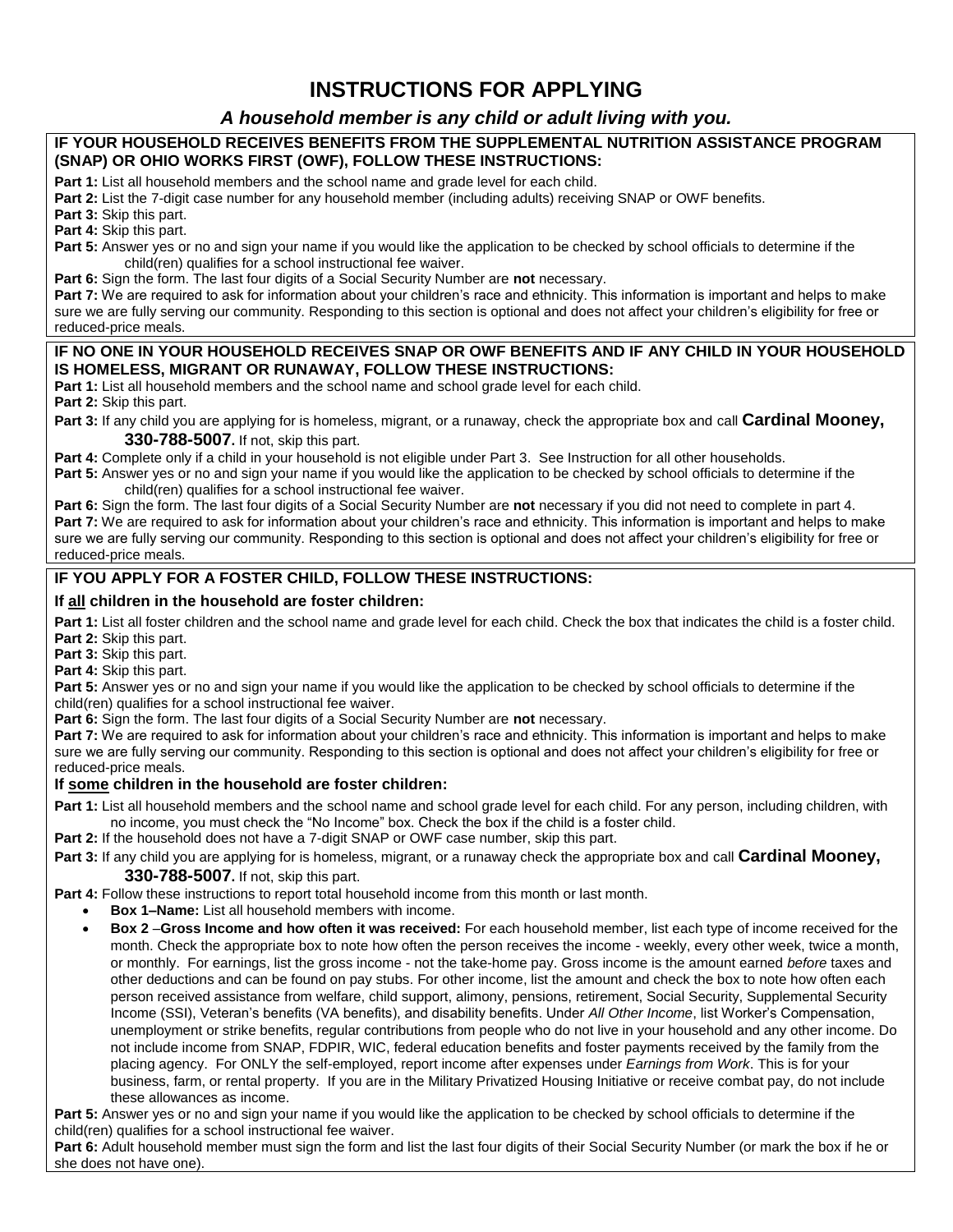Part 7: We are required to ask for information about your children's race and ethnicity. This information is important and helps to make sure we are fully serving our community. Responding to this section is optional and does not affect your children's eligibility for free or reduced-price meals.

### **ALL OTHER HOUSEHOLDS (INCLUDING WIC HOUSEHOLDS) FOLLOW THESE INSTRUCTIONS:**

**Part 1:** List all household members and the school name and grade level for each child. For any person, including children, with no income, you must check the "No Income Box."

**Part 2:** If the household does not have a 7-digit SNAP or OWF case number, skip this part.

- **Part 3:** If any child you are applying for is homeless, migrant, or a runaway check the appropriate box and call **Cardinal Mooney, 330-788-5007..** If not, skip this part.
- **Part 4:** Follow these instructions to report total household income from this month or last month.
	- **Box 1 – Name:** List all household members with income.
	- **Box 2** –**Gross Income and how often it was received:** For each household member, list each type of income received for the month. Check the box to note how often the person receives the income - weekly, every other week, twice a month, or monthly. For earnings, be sure to list the gross income - not take-home pay. Gross income is the amount earned *before* taxes and other deductions and can be found on pay stubs. For other income, list the amount and check the box to note how often each person received assistance from welfare, child support, alimony, pensions, retirement, Social Security, Supplemental Security Income (SSI), Veteran's benefits (VA benefits), and disability benefits. Under *All Other Income*, list Worker's Compensation, unemployment or strike benefits, regular contributions from people who do not live in your household and any other income. Do not include income from SNAP, FDPIR, WIC, federal education benefits and foster payments received by the family from the placing agency. For ONLY the self-employed, report income after expenses under *Earnings from Work*. This is for your business, farm, or rental property. If you are in the Military Privatized Housing Initiative or receive combat pay, do not include these allowances as income.
- **Part 5:** Answer yes or no and sign your name if you would like the application to be checked by school officials to determine if the child(ren) qualifies for a school instructional fee waiver.
- **Part 6:** An adult household member must sign the form and list the last four digits of their Social Security Number (or mark the box if he or she does not have one).

**Part 7**: We are required to ask for information about your children's race and ethnicity. This information is important and helps to make sure we are fully serving our community. Responding to this section is optional and does not affect your children's eligibility for free or reduced-price meals.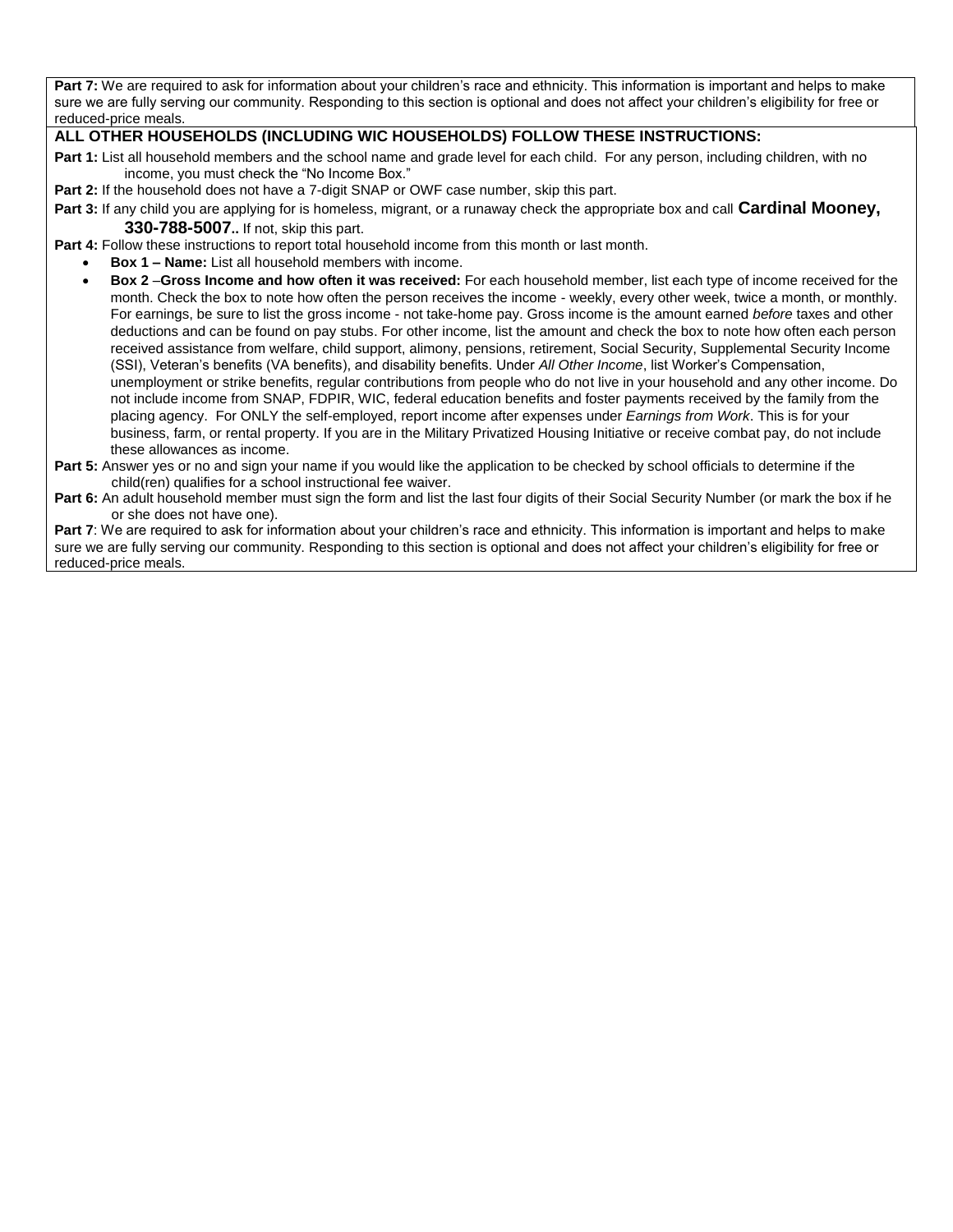# **2021-2022 FREE AND REDUCED-PRICE SCHOOL MEALS APPLICATION**

| Part 1. ALL HOUSEHOLD MEMBERS                                                                                                                                                                                                                                                                                                                                                                                                                                                                                                              |                                                                                                                 |             |               |               |                                                                                |                                                                               |        |             |               |         |     |                                   |              |         |               |         |                                          |        |
|--------------------------------------------------------------------------------------------------------------------------------------------------------------------------------------------------------------------------------------------------------------------------------------------------------------------------------------------------------------------------------------------------------------------------------------------------------------------------------------------------------------------------------------------|-----------------------------------------------------------------------------------------------------------------|-------------|---------------|---------------|--------------------------------------------------------------------------------|-------------------------------------------------------------------------------|--------|-------------|---------------|---------|-----|-----------------------------------|--------------|---------|---------------|---------|------------------------------------------|--------|
|                                                                                                                                                                                                                                                                                                                                                                                                                                                                                                                                            | Name of school and grade level for each                                                                         |             |               |               | Check if a foster child (legal responsibility of                               |                                                                               |        |             |               |         |     | Check if                          |              |         |               |         |                                          |        |
| Names of all household members<br>(First, Middle Initial, Last)                                                                                                                                                                                                                                                                                                                                                                                                                                                                            | child/or indicate "NA" if child is not in school.                                                               |             |               |               | welfare agency or court)<br>*If all children listed below are foster children, |                                                                               |        |             |               |         |     | No                                |              |         |               |         |                                          |        |
|                                                                                                                                                                                                                                                                                                                                                                                                                                                                                                                                            | School                                                                                                          |             |               |               |                                                                                | Grade                                                                         |        |             |               |         |     | skip to Part 5 to sign this form. |              |         |               |         |                                          | Income |
|                                                                                                                                                                                                                                                                                                                                                                                                                                                                                                                                            |                                                                                                                 |             |               |               |                                                                                |                                                                               |        |             |               |         |     |                                   |              |         |               |         |                                          | $\Box$ |
|                                                                                                                                                                                                                                                                                                                                                                                                                                                                                                                                            |                                                                                                                 |             |               |               |                                                                                |                                                                               |        |             |               |         |     |                                   | $\Box$       |         |               |         |                                          | $\Box$ |
|                                                                                                                                                                                                                                                                                                                                                                                                                                                                                                                                            |                                                                                                                 |             |               |               |                                                                                |                                                                               |        |             |               |         |     |                                   | $\Box$       |         |               |         |                                          | $\Box$ |
|                                                                                                                                                                                                                                                                                                                                                                                                                                                                                                                                            |                                                                                                                 |             |               |               |                                                                                |                                                                               |        |             |               |         |     |                                   | $\mathsf{L}$ |         |               |         |                                          | $\Box$ |
|                                                                                                                                                                                                                                                                                                                                                                                                                                                                                                                                            |                                                                                                                 |             |               |               |                                                                                |                                                                               |        |             |               |         |     |                                   | $\Box$       |         |               |         |                                          | ப      |
|                                                                                                                                                                                                                                                                                                                                                                                                                                                                                                                                            |                                                                                                                 |             |               |               |                                                                                |                                                                               |        |             |               |         |     |                                   | $\mathbf{I}$ |         |               |         |                                          | П      |
|                                                                                                                                                                                                                                                                                                                                                                                                                                                                                                                                            |                                                                                                                 |             |               |               |                                                                                |                                                                               |        |             |               |         |     |                                   | П            |         |               |         |                                          | П      |
|                                                                                                                                                                                                                                                                                                                                                                                                                                                                                                                                            |                                                                                                                 |             |               |               |                                                                                |                                                                               |        |             |               |         |     |                                   |              |         |               |         |                                          |        |
| Part 2. BENEFITS: If any member of your household receives Supplemental Nutrition Assistance Program (SNAP) or Ohio Works First (OWF)<br>benefits, provide the name and 7-digit case number for the person who receives benefits and skip to Part 5. If no one receives these benefits,<br>skip to Part 3.                                                                                                                                                                                                                                 |                                                                                                                 |             |               |               |                                                                                |                                                                               |        |             |               |         |     |                                   |              |         |               |         |                                          |        |
| NAME:                                                                                                                                                                                                                                                                                                                                                                                                                                                                                                                                      |                                                                                                                 |             |               |               |                                                                                | 7-DIGIT CASE NUMBER:                                                          |        |             |               |         |     |                                   |              |         |               |         |                                          |        |
| Part 3. If any child you are applying for is homeless, migrant, or a runaway check the appropriate box and call Cardinal Mooney,<br>330-788-5007.                                                                                                                                                                                                                                                                                                                                                                                          |                                                                                                                 |             |               |               |                                                                                |                                                                               |        |             |               |         |     |                                   |              |         |               |         |                                          |        |
| Homeless   Migrant   Runaway                                                                                                                                                                                                                                                                                                                                                                                                                                                                                                               |                                                                                                                 |             |               |               |                                                                                |                                                                               |        |             |               |         |     |                                   |              |         |               |         |                                          |        |
| Part 4. TOTAL HOUSEHOLD GROSS INCOME (before deductions). List all income on the same line as the person who receives it. Check the<br>box for how often it is received. Record each income only once.                                                                                                                                                                                                                                                                                                                                     |                                                                                                                 |             |               |               |                                                                                |                                                                               |        |             |               |         |     |                                   |              |         |               |         |                                          |        |
|                                                                                                                                                                                                                                                                                                                                                                                                                                                                                                                                            | 2. GROSS INCOME AND HOW OFTEN IT WAS RECEIVED                                                                   |             |               |               |                                                                                |                                                                               |        |             |               |         |     |                                   |              |         |               |         |                                          |        |
|                                                                                                                                                                                                                                                                                                                                                                                                                                                                                                                                            |                                                                                                                 |             |               |               |                                                                                |                                                                               |        |             |               |         |     | Pensions,                         |              |         |               |         |                                          |        |
|                                                                                                                                                                                                                                                                                                                                                                                                                                                                                                                                            | Earnings                                                                                                        |             | Every 2 Weeks | Twice Monthly |                                                                                | Welfare,                                                                      |        | 2 Weeks     | Twice Monthly |         |     | retirement.                       |              | 2 Weeks | Twice Monthly |         | All Other Income                         |        |
|                                                                                                                                                                                                                                                                                                                                                                                                                                                                                                                                            | from work                                                                                                       |             |               |               |                                                                                | child                                                                         |        |             |               |         |     | Social                            |              |         |               |         | (indicate frequency,<br>such as "weekly" |        |
|                                                                                                                                                                                                                                                                                                                                                                                                                                                                                                                                            | before                                                                                                          | Weekly      |               |               | Monthly                                                                        | support,                                                                      | Weekly |             |               | Monthly |     | Security,                         | Weekly       |         |               | Monthly | "monthly" "quarterly"                    |        |
| 1. NAME                                                                                                                                                                                                                                                                                                                                                                                                                                                                                                                                    | deductions                                                                                                      |             |               |               |                                                                                | alimony                                                                       |        | Every       |               |         |     | SSI, VA<br>benefits               |              | Every   |               |         | "annually"                               |        |
| (List all household members with income)                                                                                                                                                                                                                                                                                                                                                                                                                                                                                                   |                                                                                                                 |             |               |               |                                                                                |                                                                               |        |             |               |         |     |                                   |              |         |               |         |                                          |        |
| (Example) Jane Smith                                                                                                                                                                                                                                                                                                                                                                                                                                                                                                                       | \$200                                                                                                           | $\boxtimes$ | $\Box$        |               |                                                                                | \$150                                                                         |        | $\boxtimes$ |               |         |     | $\overline{50}$                   |              |         |               |         | \$50.00/ quarterly                       |        |
|                                                                                                                                                                                                                                                                                                                                                                                                                                                                                                                                            | \$                                                                                                              |             |               |               |                                                                                | \$                                                                            |        |             |               |         | Ι\$ |                                   |              |         |               |         | \$                                       |        |
|                                                                                                                                                                                                                                                                                                                                                                                                                                                                                                                                            | \$                                                                                                              |             |               |               |                                                                                | \$                                                                            |        |             |               |         | \$  |                                   |              |         |               |         | \$                                       |        |
|                                                                                                                                                                                                                                                                                                                                                                                                                                                                                                                                            | \$                                                                                                              |             |               |               |                                                                                | \$                                                                            |        |             |               |         | \$  |                                   |              |         |               |         | \$                                       |        |
|                                                                                                                                                                                                                                                                                                                                                                                                                                                                                                                                            | \$                                                                                                              |             |               |               |                                                                                | \$                                                                            |        |             |               |         | \$  |                                   |              |         |               |         | \$                                       |        |
|                                                                                                                                                                                                                                                                                                                                                                                                                                                                                                                                            |                                                                                                                 |             |               |               |                                                                                |                                                                               |        |             |               |         |     |                                   |              |         |               |         |                                          |        |
|                                                                                                                                                                                                                                                                                                                                                                                                                                                                                                                                            | \$                                                                                                              |             |               |               |                                                                                | \$                                                                            |        |             |               |         | l\$ |                                   |              |         |               |         | \$                                       |        |
| Part 5. SCHOOL INSTRUCTIONAL FEE WAIVER ADULT CONSENT: Your child(ren) may qualify for a waiver of their school instructional fees.<br>Your permission is required to share your meal application information with school officials to determine if your child(ren) qualifies for a fee waiver.<br>Answering this question will not change whether your children will receive free or reduced-price meals.<br>Please check a box: [Yes, I agree to have my meal application used to determine if my child(ren) qualifies for a fee waiver. |                                                                                                                 |             |               |               |                                                                                |                                                                               |        |             |               |         |     |                                   |              |         |               |         |                                          |        |
|                                                                                                                                                                                                                                                                                                                                                                                                                                                                                                                                            |                                                                                                                 |             |               |               |                                                                                |                                                                               |        |             |               |         |     |                                   |              |         |               |         |                                          |        |
|                                                                                                                                                                                                                                                                                                                                                                                                                                                                                                                                            | □ No, I do not agree to have my meal application used to determine if my child(ren) qualifies for a fee waiver. |             |               |               |                                                                                |                                                                               |        |             |               |         |     |                                   |              |         |               |         |                                          |        |
| Date: ____________________                                                                                                                                                                                                                                                                                                                                                                                                                                                                                                                 |                                                                                                                 |             |               |               |                                                                                |                                                                               |        |             |               |         |     |                                   |              |         |               |         |                                          |        |
| Part 6. SIGNATURE AND LAST FOUR DIGITS OF SOCIAL SECURITY NUMBER (ADULT MUST SIGN)                                                                                                                                                                                                                                                                                                                                                                                                                                                         |                                                                                                                 |             |               |               |                                                                                |                                                                               |        |             |               |         |     |                                   |              |         |               |         |                                          |        |
| An adult household member must sign the application. If Part 4 is completed, the adult signing the form must also list the last four digits of<br>his or her Social Security Number or mark the "I do not have a Social Security Number" box. (See Privacy Act Statement on the back of this page.)                                                                                                                                                                                                                                        |                                                                                                                 |             |               |               |                                                                                |                                                                               |        |             |               |         |     |                                   |              |         |               |         |                                          |        |
| I certify (promise) that all information on this application is true and that all income is reported. I understand that the school will receive federal<br>funds based on the information I give. I understand that school officials may verify (check) the information. I understand that deliberate<br>misrepresentation of the information may cause my children to lose meal benefits and I may be subject to prosecution under state and federal                                                                                      |                                                                                                                 |             |               |               |                                                                                |                                                                               |        |             |               |         |     |                                   |              |         |               |         |                                          |        |
| statutes.                                                                                                                                                                                                                                                                                                                                                                                                                                                                                                                                  |                                                                                                                 |             |               |               |                                                                                |                                                                               |        |             |               |         |     |                                   |              |         |               |         |                                          |        |
|                                                                                                                                                                                                                                                                                                                                                                                                                                                                                                                                            |                                                                                                                 |             |               |               |                                                                                |                                                                               |        |             |               |         |     |                                   |              |         |               |         |                                          |        |
|                                                                                                                                                                                                                                                                                                                                                                                                                                                                                                                                            |                                                                                                                 |             |               |               |                                                                                |                                                                               |        |             |               |         |     |                                   |              |         |               |         |                                          |        |
| Last four digits of your Social Security Number: __ _ _ _ _ _ D I do not have a Social Security Number                                                                                                                                                                                                                                                                                                                                                                                                                                     |                                                                                                                 |             |               |               |                                                                                |                                                                               |        |             |               |         |     |                                   |              |         |               |         |                                          |        |
| Part 7. Children's ethnic and racial identities: We are required to ask for information about your children's race and ethnicity. This information is<br>important and helps to make sure we are fully serving our community. Responding to this section is optional and does not affect your children's<br>eligibility for free or reduced-price meals.                                                                                                                                                                                   |                                                                                                                 |             |               |               |                                                                                |                                                                               |        |             |               |         |     |                                   |              |         |               |         |                                          |        |
| Choose one ethnicity:                                                                                                                                                                                                                                                                                                                                                                                                                                                                                                                      | Choose one or more (regardless of ethnicity):                                                                   |             |               |               |                                                                                |                                                                               |        |             |               |         |     |                                   |              |         |               |         |                                          |        |
| □ Hispanic/Latino<br>□ Not Hispanic/Latino                                                                                                                                                                                                                                                                                                                                                                                                                                                                                                 | $\Box$ Asian<br>White                                                                                           |             |               |               |                                                                                | American Indian or Alaska Native<br>Native Hawaiian or other Pacific Islander |        |             |               |         |     |                                   |              |         |               |         | $\Box$ Black or African American         |        |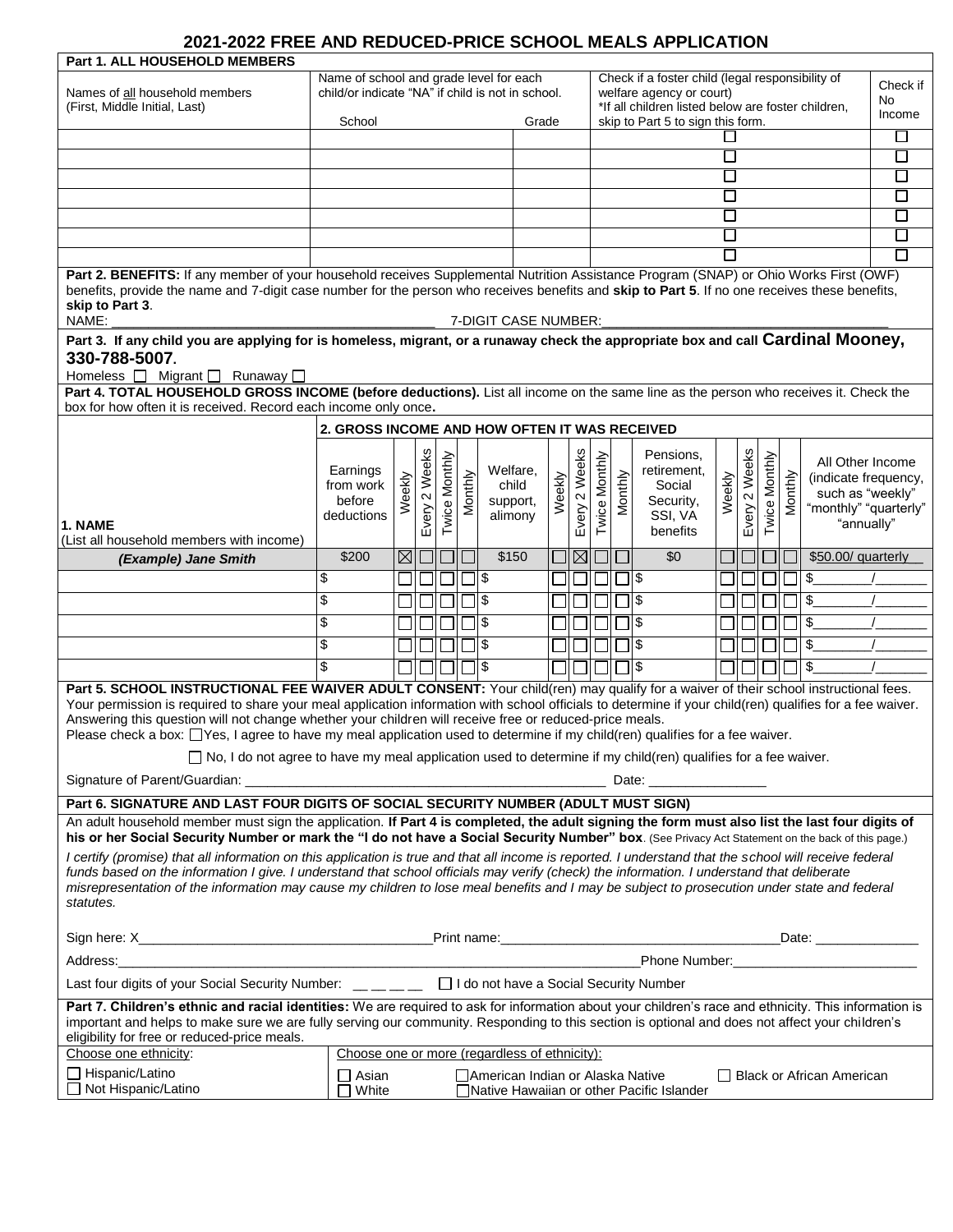| Do not complete this section. Intended for school use only.                                                                                                                                                                    |                                                                                                                                                                                                                                |  |  |                                                                                                                                                                                                                                |  |  |
|--------------------------------------------------------------------------------------------------------------------------------------------------------------------------------------------------------------------------------|--------------------------------------------------------------------------------------------------------------------------------------------------------------------------------------------------------------------------------|--|--|--------------------------------------------------------------------------------------------------------------------------------------------------------------------------------------------------------------------------------|--|--|
| Annual Income Conversion: Weekly x 52, Every 2 Weeks x 26, Twice A Month x 24, Monthly x 12                                                                                                                                    |                                                                                                                                                                                                                                |  |  |                                                                                                                                                                                                                                |  |  |
| Total Income: __________________ Per: □ Week, □ Every 2 Weeks, □ Twice per Month, □ Month, □ Year<br>Household size: Nousehold                                                                                                 |                                                                                                                                                                                                                                |  |  |                                                                                                                                                                                                                                |  |  |
|                                                                                                                                                                                                                                | Categorical Eligibility: ____ Date Withdrawn: _________ Eligibility: Free___ Reduced___ Denied___ Reason: _______________                                                                                                      |  |  |                                                                                                                                                                                                                                |  |  |
| Date: <u>with the same of the same</u>                                                                                                                                                                                         |                                                                                                                                                                                                                                |  |  |                                                                                                                                                                                                                                |  |  |
| Date: the contract of the contract of the contract of the contract of the contract of the contract of the contract of the contract of the contract of the contract of the contract of the contract of the contract of the cont |                                                                                                                                                                                                                                |  |  |                                                                                                                                                                                                                                |  |  |
|                                                                                                                                                                                                                                | Follow-up Official's Signature: The Contract of the Contract of the Contract of the Contract of the Contract of the Contract of the Contract of the Contract of the Contract of the Contract of the Contract of the Contract o |  |  | Date: the contract of the contract of the contract of the contract of the contract of the contract of the contract of the contract of the contract of the contract of the contract of the contract of the contract of the cont |  |  |
|                                                                                                                                                                                                                                | If selected for Verification, Date Verification Notice Sent:                                                                                                                                                                   |  |  | Response Date: 2 <sup>nd</sup> Notice Sent: Results Sent:                                                                                                                                                                      |  |  |
|                                                                                                                                                                                                                                | Verification Result: No Change ______ Free to Reduced Price ______ Free to Paid ______ Reduced Price to Pree _____ Reduced Price to Paid ___                                                                                   |  |  |                                                                                                                                                                                                                                |  |  |

Your children may qualify for free or reduced-price meals if your household income falls at or below the limits on this chart.

### **Privacy Act Statement: This explains how we will use the information you give us.**

The Richard B. Russell National School Lunch Act requires the information on this application. You are not required to provide information, but if information is not provided, the state agency cannot approve your child for free or reducedprice meals. You must include the last four digits of the social security number of

| INCOME ELIGIBILITY GUIDELINES 2021-2022 |          |         |        |  |  |  |
|-----------------------------------------|----------|---------|--------|--|--|--|
| Household size                          | Yearly   | Monthly | Weekly |  |  |  |
| 1                                       | \$23,828 | \$1,986 | 459    |  |  |  |
| $\overline{2}$                          | 32,227   | 2,686   | 620    |  |  |  |
| 3                                       | 40,626   | 3,386   | 782    |  |  |  |
| 4                                       | 49,025   | 4,086   | 943    |  |  |  |
| 5                                       | 57,424   | 4,786   | 1,105  |  |  |  |
| 6                                       | 65,823   | 5,486   | 1,266  |  |  |  |
| 7                                       | 74,222   | 6,186   | 1,428  |  |  |  |
| 8                                       | 82,621   | 6,886   | 1,589  |  |  |  |
| Each additional<br>person:              | 8,399    | 700     | 162    |  |  |  |

the adult household member who signs the application. The last four digits of the social security number is not required when you apply on behalf of a foster child or you list a Supplemental Nutrition Assistance Program (SNAP), Ohio Works First (OWF) case number or other identifier for your child or when you indicate that the adult household member signing the application does not have a social security number. We will use your information to determine if your child is eligible for free or reduced-price meals, and for administration and enforcement of the lunch and breakfast programs. We may share your eligibility information with education, health, and nutrition programs to help them evaluate, fund, or determine benefits for their programs, auditors for program reviews, and law enforcement officials to help them look into violations of program rules.

### **USDA Nondiscrimination Statement**

In accordance with Federal civil rights law and U.S. Department of Agriculture (USDA) civil rights regulations and policies, the USDA, its Agencies, offices, and employees, and institutions participating in or administering USDA programs are prohibited from discriminating based on race, color, national origin, sex, disability, age, or reprisal or retaliation for prior civil rights activity in any program or activity conducted or funded by USDA.

Persons with disabilities who require alternative means of communication for program information (e.g. Braille, large print, audiotape, American Sign Language, etc.), should contact the Agency (State or local) where they applied for benefits. Individuals who are deaf, hard of hearing or have speech disabilities may contact USDA through the Federal Relay Service at (800) 877-8339. Additionally, program information may be made available in languages other than English.

To file a program complaint of discrimination, complete the **[USDA Program Discrimination Complaint](https://gcc02.safelinks.protection.outlook.com/?url=https%3A%2F%2Fwww.usda.gov%2Fsites%2Fdefault%2Ffiles%2Fdocuments%2FUSDA-OASCR%2520P-Complaint-Form-0508-0002-508-11-28-17Fax2Mail.pdf&data=04%7C01%7CMisty.Davis%40education.ohio.gov%7Ce3210e3db0814bcc253e08d9b4c8e7d9%7C50f8fcc494d84f0784eb36ed57c7c8a2%7C0%7C0%7C637739597274438481%7CUnknown%7CTWFpbGZsb3d8eyJWIjoiMC4wLjAwMDAiLCJQIjoiV2luMzIiLCJBTiI6Ik1haWwiLCJXVCI6Mn0%3D%7C3000&sdata=%2FcWPojOOlgoGha0AjMiseGyo%2FZr0nQkGP8ZNgQceZqk%3D&reserved=0)  [Form](https://gcc02.safelinks.protection.outlook.com/?url=https%3A%2F%2Fwww.usda.gov%2Fsites%2Fdefault%2Ffiles%2Fdocuments%2FUSDA-OASCR%2520P-Complaint-Form-0508-0002-508-11-28-17Fax2Mail.pdf&data=04%7C01%7CMisty.Davis%40education.ohio.gov%7Ce3210e3db0814bcc253e08d9b4c8e7d9%7C50f8fcc494d84f0784eb36ed57c7c8a2%7C0%7C0%7C637739597274438481%7CUnknown%7CTWFpbGZsb3d8eyJWIjoiMC4wLjAwMDAiLCJQIjoiV2luMzIiLCJBTiI6Ik1haWwiLCJXVCI6Mn0%3D%7C3000&sdata=%2FcWPojOOlgoGha0AjMiseGyo%2FZr0nQkGP8ZNgQceZqk%3D&reserved=0)**, (AD-3027) found online at: **[https://www.usda.gov/oascr/how-to-file-a-program-discrimination](https://gcc02.safelinks.protection.outlook.com/?url=https%3A%2F%2Fwww.usda.gov%2Foascr%2Fhow-to-file-a-program-discrimination-complaint&data=04%7C01%7CMisty.Davis%40education.ohio.gov%7Ce3210e3db0814bcc253e08d9b4c8e7d9%7C50f8fcc494d84f0784eb36ed57c7c8a2%7C0%7C0%7C637739597274438481%7CUnknown%7CTWFpbGZsb3d8eyJWIjoiMC4wLjAwMDAiLCJQIjoiV2luMzIiLCJBTiI6Ik1haWwiLCJXVCI6Mn0%3D%7C3000&sdata=0D0kA7OoSd%2FQG2D39GXV%2FYvN%2FmU5HWmEqkBJ1Nwff4k%3D&reserved=0)[complaint](https://gcc02.safelinks.protection.outlook.com/?url=https%3A%2F%2Fwww.usda.gov%2Foascr%2Fhow-to-file-a-program-discrimination-complaint&data=04%7C01%7CMisty.Davis%40education.ohio.gov%7Ce3210e3db0814bcc253e08d9b4c8e7d9%7C50f8fcc494d84f0784eb36ed57c7c8a2%7C0%7C0%7C637739597274438481%7CUnknown%7CTWFpbGZsb3d8eyJWIjoiMC4wLjAwMDAiLCJQIjoiV2luMzIiLCJBTiI6Ik1haWwiLCJXVCI6Mn0%3D%7C3000&sdata=0D0kA7OoSd%2FQG2D39GXV%2FYvN%2FmU5HWmEqkBJ1Nwff4k%3D&reserved=0) (for printed documents) or [How to File a Program Discrimination Complaint](https://gcc02.safelinks.protection.outlook.com/?url=https%3A%2F%2Fwww.usda.gov%2Foascr%2Fhow-to-file-a-program-discrimination-complaint&data=04%7C01%7CMisty.Davis%40education.ohio.gov%7Ce3210e3db0814bcc253e08d9b4c8e7d9%7C50f8fcc494d84f0784eb36ed57c7c8a2%7C0%7C0%7C637739597274448432%7CUnknown%7CTWFpbGZsb3d8eyJWIjoiMC4wLjAwMDAiLCJQIjoiV2luMzIiLCJBTiI6Ik1haWwiLCJXVCI6Mn0%3D%7C3000&sdata=sZEU1vr1bvvp2Ev5jRuydlw3vp%2FvB6hdoc1xT22RUD0%3D&reserved=0) (for online documents)**, and at any USDA office, or write a letter addressed to USDA and provide in the letter all of the information requested in the form. To request a copy of the complaint form, call (866) 632-9992. Submit your completed form or letter to USDA by: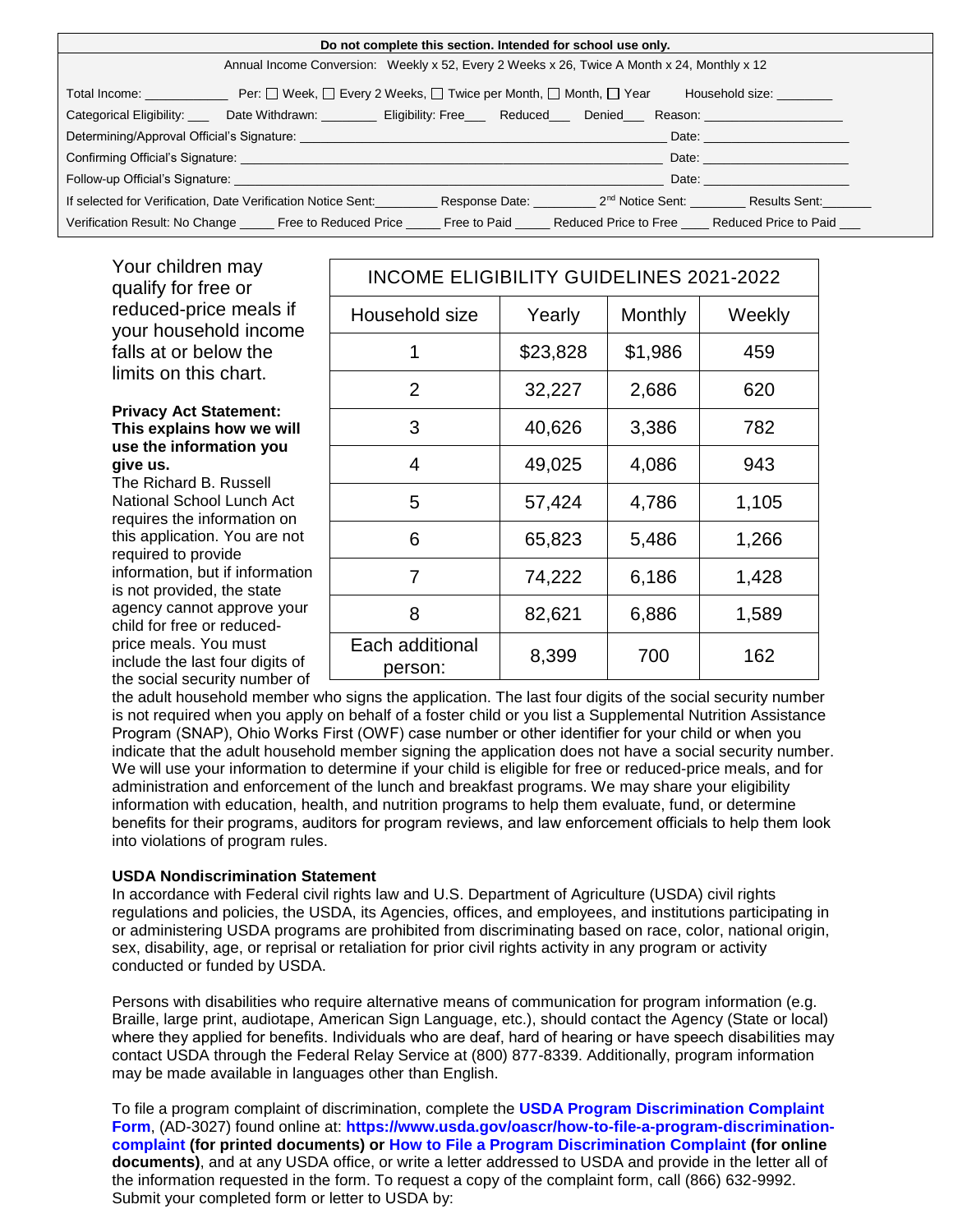- (1) mail: U.S. Department of Agriculture Office of the Assistant Secretary for Civil Rights 1400 Independence Avenue, SW Washington, D.C. 20250-9410;
- (2) fax: (202) 690-7442; or
- (3) email: program.intake@usda.gov.

This institution is an equal opportunity provider.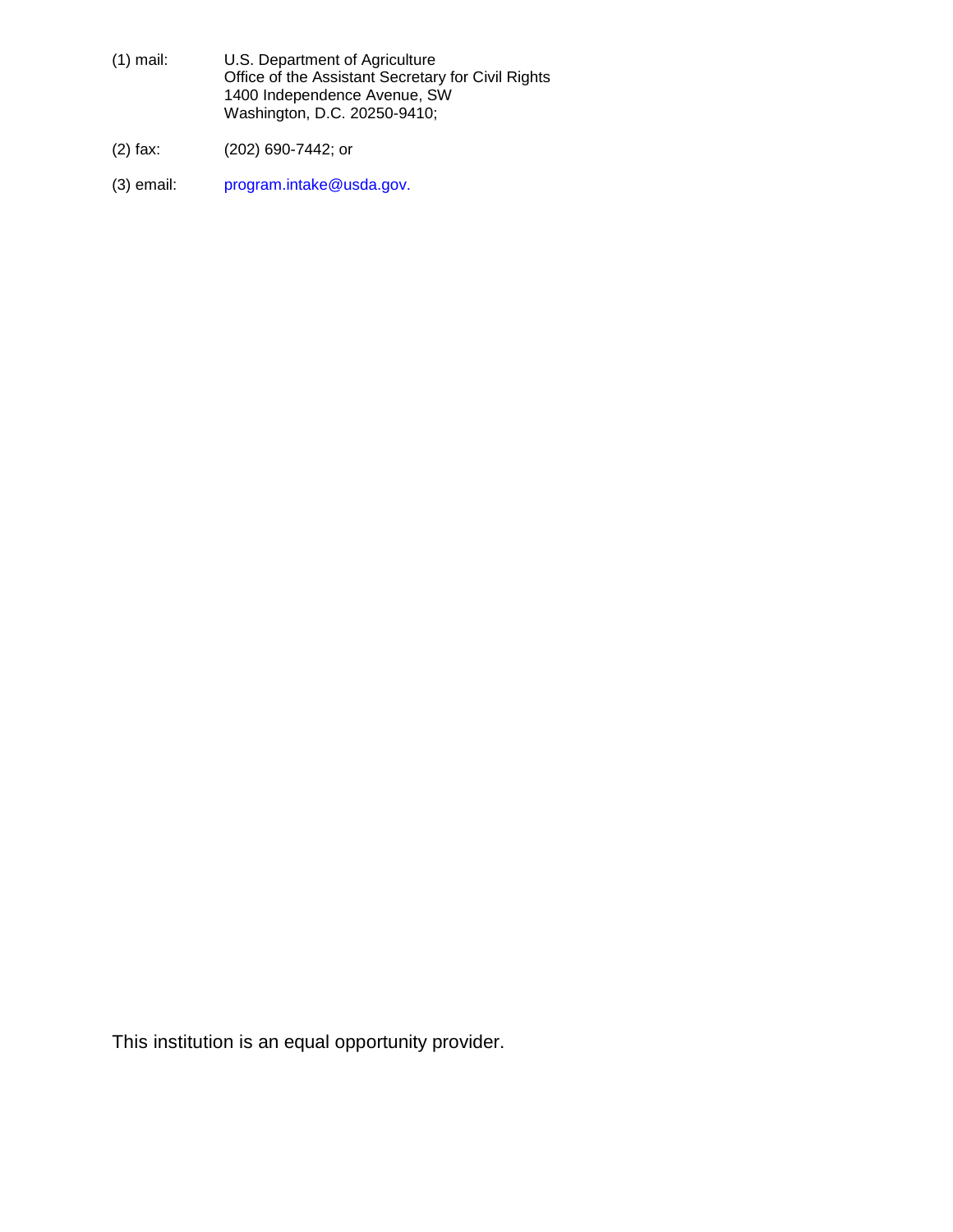# **Ohio Department of Education Office of Nutrition National School Lunch Program**

### **PROTOTYPE NOTICE TO HOUSEHOLDS OF APPROVAL/DENIAL OF BENEFITS For the 2021-2022 Program Year**

### **Please place the following information on school letterhead.**

Dear Parent/Guardian:

You applied for free or reduced- price meals for the following child(ren):

Your application for free or reduced-price meals for your child(ren) has been:

\_\_\_\_\_\_\_\_\_\_\_\_\_\_\_\_\_\_\_\_\_\_\_\_\_\_\_\_\_\_ \_\_\_\_\_\_\_\_\_\_\_\_\_\_\_\_\_\_\_\_\_\_\_\_\_\_\_\_\_

\_\_\_\_\_\_\_\_\_\_\_\_\_\_\_\_\_\_\_\_\_\_\_\_\_\_\_\_\_\_ \_\_\_\_\_\_\_\_\_\_\_\_\_\_\_\_\_\_\_\_\_\_\_\_\_\_\_\_\_

\_\_\_\_\_\_\_\_\_\_\_\_\_\_\_\_\_\_\_\_\_\_\_\_\_\_\_\_\_\_ \_\_\_\_\_\_\_\_\_\_\_\_\_\_\_\_\_\_\_\_\_\_\_\_\_\_\_\_\_

Approved for free meals.

\_\_\_ Approved for reduced-price meals

- Denied for the following reason(s):
	- ( ) Income over the allowable amount.
	- ( ) Incomplete application for \_\_\_\_\_\_\_\_\_\_\_\_\_\_\_\_\_\_\_\_\_\_\_\_\_\_\_\_\_\_\_\_\_\_\_\_\_\_\_\_\_
	- ( ) Other **\_\_\_\_\_\_\_\_\_\_\_\_\_\_\_\_\_\_\_\_\_\_\_\_\_\_\_\_\_\_\_\_\_\_\_\_\_\_\_\_\_\_\_\_\_\_\_\_\_\_\_\_\_\_\_\_\_**

If you do not agree with the decision, you may discuss it with the school. If you wish to review the decision further, you have a right to a fair hearing. This can be done by calling or writing the following official:

Cardinal Mooney HS 2545 Erie St. Youngstown, OH 44507 330-788-5007

If you are not eligible now but have a decrease in household income, become unemployed, have an increase in household size or become eligible to receive Supplemental Nutrition Assistance Program (SNAP) or Ohio Works First (OWF) funds, fill out an application at that time.

Sincerely,

Name Date Date Controller and Title Controller and Date Date

\_\_\_\_\_\_\_\_\_\_\_\_\_\_\_\_\_\_\_\_\_\_\_\_\_\_\_\_\_\_\_\_\_\_\_\_\_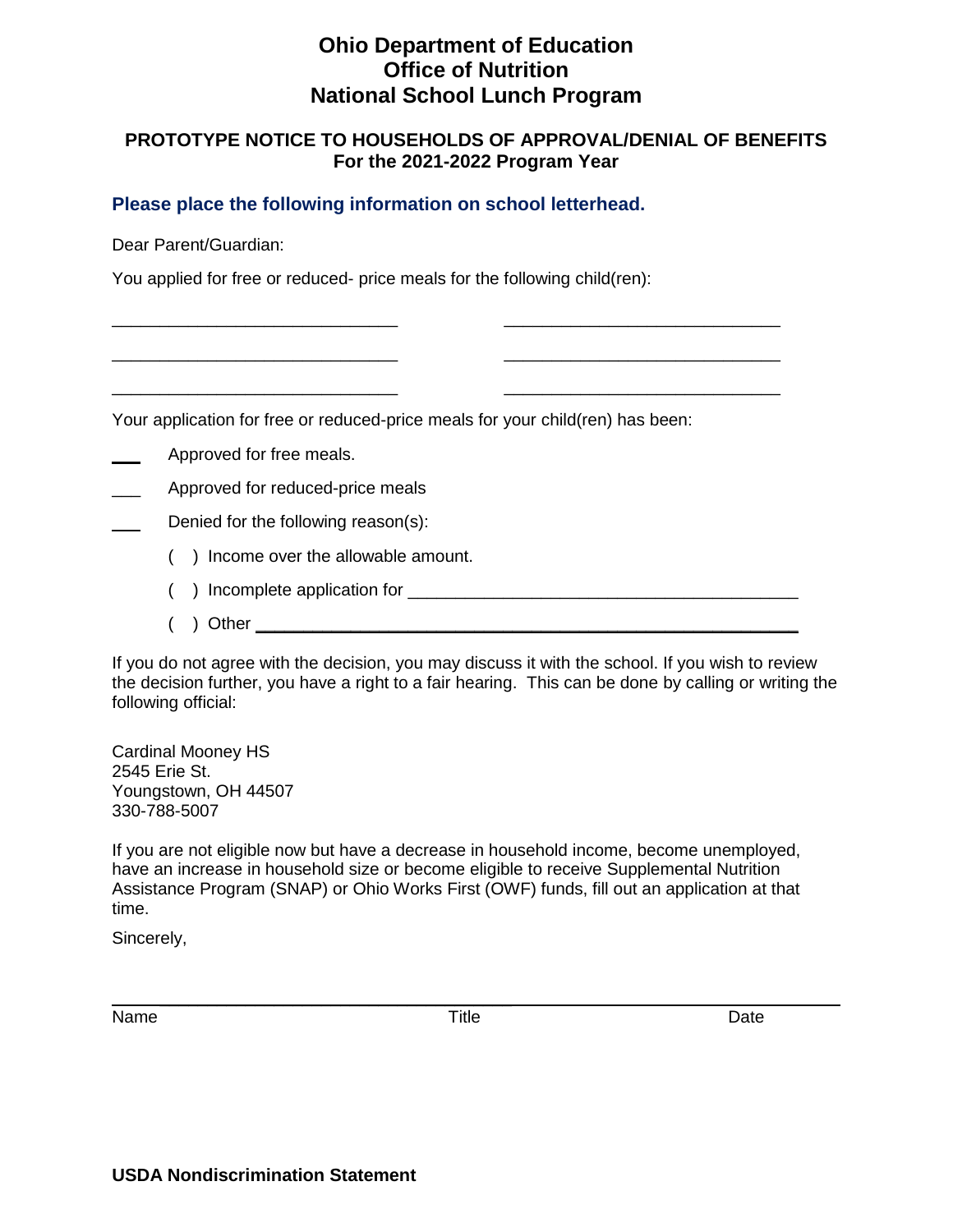In accordance with Federal civil rights law and U.S. Department of Agriculture (USDA) civil rights regulations and policies, the USDA, its Agencies, offices, and employees, and institutions participating in or administering USDA programs are prohibited from discriminating based on race,

color, national origin, sex, disability, age, or reprisal or retaliation for prior civil rights activity in any program or activity conducted or funded by USDA.

Persons with disabilities who require alternative means of communication for program information (e.g. Braille, large print, audiotape, American Sign Language, etc.), should contact the Agency (State or local) where they applied for benefits. Individuals who are deaf, hard of hearing or have speech disabilities may contact USDA through the Federal Relay Service at (800) 877-8339. Additionally, program information may be made available in languages other than English.

To file a program complaint of discrimination, complete the **[USDA Program Discrimination](https://gcc02.safelinks.protection.outlook.com/?url=https%3A%2F%2Fwww.usda.gov%2Fsites%2Fdefault%2Ffiles%2Fdocuments%2FUSDA-OASCR%2520P-Complaint-Form-0508-0002-508-11-28-17Fax2Mail.pdf&data=04%7C01%7CMisty.Davis%40education.ohio.gov%7Ce3210e3db0814bcc253e08d9b4c8e7d9%7C50f8fcc494d84f0784eb36ed57c7c8a2%7C0%7C0%7C637739597274438481%7CUnknown%7CTWFpbGZsb3d8eyJWIjoiMC4wLjAwMDAiLCJQIjoiV2luMzIiLCJBTiI6Ik1haWwiLCJXVCI6Mn0%3D%7C3000&sdata=%2FcWPojOOlgoGha0AjMiseGyo%2FZr0nQkGP8ZNgQceZqk%3D&reserved=0)  [Complaint Form](https://gcc02.safelinks.protection.outlook.com/?url=https%3A%2F%2Fwww.usda.gov%2Fsites%2Fdefault%2Ffiles%2Fdocuments%2FUSDA-OASCR%2520P-Complaint-Form-0508-0002-508-11-28-17Fax2Mail.pdf&data=04%7C01%7CMisty.Davis%40education.ohio.gov%7Ce3210e3db0814bcc253e08d9b4c8e7d9%7C50f8fcc494d84f0784eb36ed57c7c8a2%7C0%7C0%7C637739597274438481%7CUnknown%7CTWFpbGZsb3d8eyJWIjoiMC4wLjAwMDAiLCJQIjoiV2luMzIiLCJBTiI6Ik1haWwiLCJXVCI6Mn0%3D%7C3000&sdata=%2FcWPojOOlgoGha0AjMiseGyo%2FZr0nQkGP8ZNgQceZqk%3D&reserved=0)**, (AD-3027) found online at: **[https://www.usda.gov/oascr/how-to-file-a](https://gcc02.safelinks.protection.outlook.com/?url=https%3A%2F%2Fwww.usda.gov%2Foascr%2Fhow-to-file-a-program-discrimination-complaint&data=04%7C01%7CMisty.Davis%40education.ohio.gov%7Ce3210e3db0814bcc253e08d9b4c8e7d9%7C50f8fcc494d84f0784eb36ed57c7c8a2%7C0%7C0%7C637739597274438481%7CUnknown%7CTWFpbGZsb3d8eyJWIjoiMC4wLjAwMDAiLCJQIjoiV2luMzIiLCJBTiI6Ik1haWwiLCJXVCI6Mn0%3D%7C3000&sdata=0D0kA7OoSd%2FQG2D39GXV%2FYvN%2FmU5HWmEqkBJ1Nwff4k%3D&reserved=0)[program-discrimination-complaint](https://gcc02.safelinks.protection.outlook.com/?url=https%3A%2F%2Fwww.usda.gov%2Foascr%2Fhow-to-file-a-program-discrimination-complaint&data=04%7C01%7CMisty.Davis%40education.ohio.gov%7Ce3210e3db0814bcc253e08d9b4c8e7d9%7C50f8fcc494d84f0784eb36ed57c7c8a2%7C0%7C0%7C637739597274438481%7CUnknown%7CTWFpbGZsb3d8eyJWIjoiMC4wLjAwMDAiLCJQIjoiV2luMzIiLCJBTiI6Ik1haWwiLCJXVCI6Mn0%3D%7C3000&sdata=0D0kA7OoSd%2FQG2D39GXV%2FYvN%2FmU5HWmEqkBJ1Nwff4k%3D&reserved=0) (for printed documents) or [How to File a Program](https://gcc02.safelinks.protection.outlook.com/?url=https%3A%2F%2Fwww.usda.gov%2Foascr%2Fhow-to-file-a-program-discrimination-complaint&data=04%7C01%7CMisty.Davis%40education.ohio.gov%7Ce3210e3db0814bcc253e08d9b4c8e7d9%7C50f8fcc494d84f0784eb36ed57c7c8a2%7C0%7C0%7C637739597274448432%7CUnknown%7CTWFpbGZsb3d8eyJWIjoiMC4wLjAwMDAiLCJQIjoiV2luMzIiLCJBTiI6Ik1haWwiLCJXVCI6Mn0%3D%7C3000&sdata=sZEU1vr1bvvp2Ev5jRuydlw3vp%2FvB6hdoc1xT22RUD0%3D&reserved=0)  [Discrimination Complaint](https://gcc02.safelinks.protection.outlook.com/?url=https%3A%2F%2Fwww.usda.gov%2Foascr%2Fhow-to-file-a-program-discrimination-complaint&data=04%7C01%7CMisty.Davis%40education.ohio.gov%7Ce3210e3db0814bcc253e08d9b4c8e7d9%7C50f8fcc494d84f0784eb36ed57c7c8a2%7C0%7C0%7C637739597274448432%7CUnknown%7CTWFpbGZsb3d8eyJWIjoiMC4wLjAwMDAiLCJQIjoiV2luMzIiLCJBTiI6Ik1haWwiLCJXVCI6Mn0%3D%7C3000&sdata=sZEU1vr1bvvp2Ev5jRuydlw3vp%2FvB6hdoc1xT22RUD0%3D&reserved=0) (for online documents)**, and at any USDA office, or write a letter addressed to USDA and provide in the letter all of the information requested in the form. To request a copy of the complaint form, call (866) 632-9992. Submit your completed form or letter to USDA by:

- (1) mail: U.S. Department of Agriculture Office of the Assistant Secretary for Civil Rights 1400 Independence Avenue, SW Washington, D.C. 20250-9410;
- (2) fax: (202) 690-7442; or
- (3) email: program.intake@usda.gov.

This institution is an equal opportunity provider.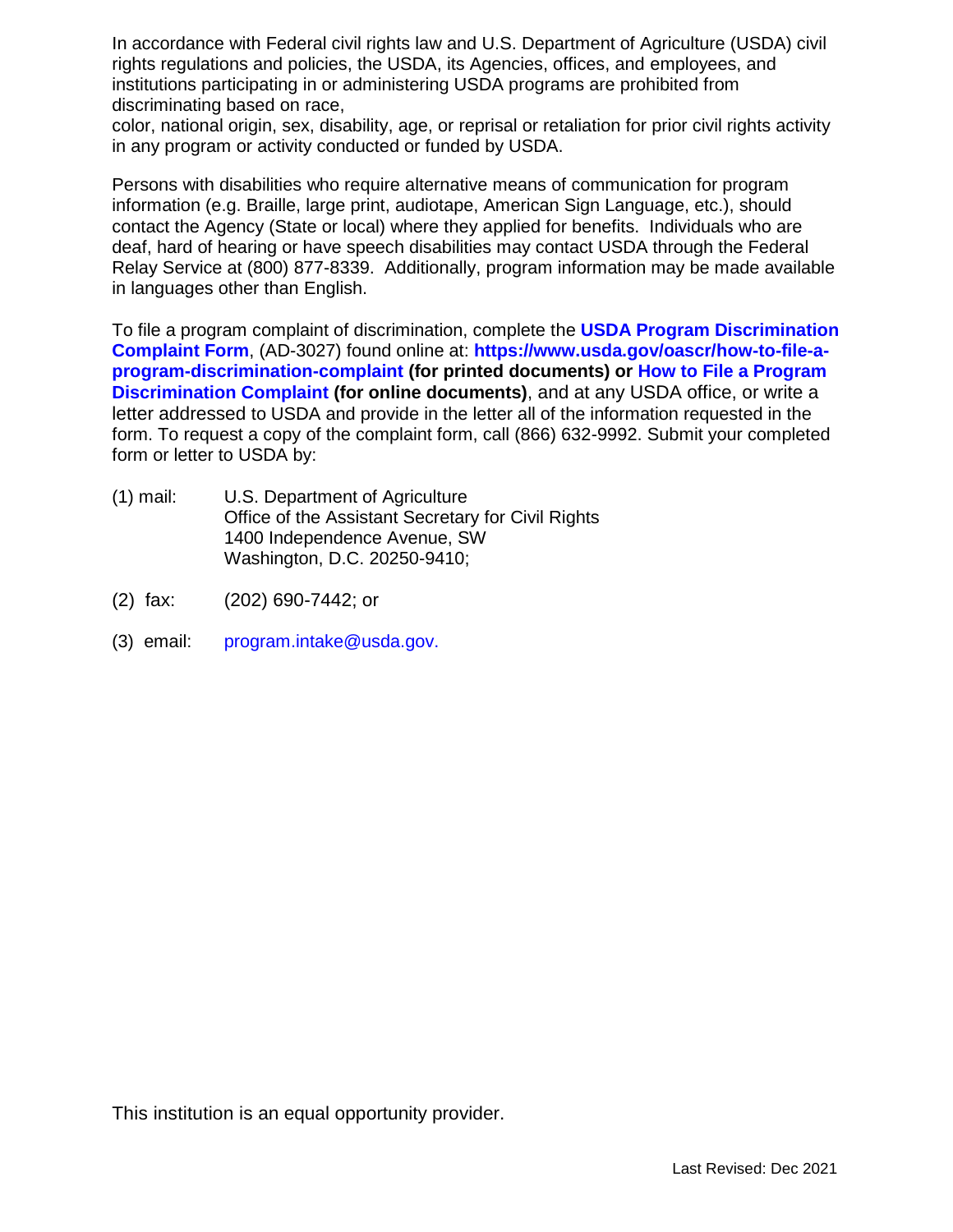Dear Parent/Guardian:

If your children receive free or reduced-price school meals, they may also be eligible for free or low-cost health insurance through Medicaid or the State of Ohio Healthy Start, Healthy Families Program. Children with health insurance are more likely to get regular health care and are less likely to miss school because of sickness.

Because health insurance is so important to children's well-being, **the law allows us to tell Medicaid and** *Healthy Start, Healthy Families* **that your children are eligible for free or reduced-price meals,** *unless you tell us not to*. Medicaid and *Healthy Start, Healthy Families* only use the information to identify children who may be eligible for their programs. Program officials may contact you to offer to enroll your children. Filling out the Free and Reduced-Price School Meals Application does not automatically enroll your children in health insurance.

If you do not want us to share your information with Medicaid or *Healthy Start, Healthy Families*, fill out the form below and send in (Sending in this form will not change whether your children get free or reduced-price meals).

 **No! I DO NOT** want information from my Free and Reduced-Price School Meals Application shared with Medicaid or the *Healthy Start, Healthy Families*.

### **If you checked no, fill out the form below.**

|                                                                                                                                                                                                                                | School:_____________________________ |               |
|--------------------------------------------------------------------------------------------------------------------------------------------------------------------------------------------------------------------------------|--------------------------------------|---------------|
|                                                                                                                                                                                                                                |                                      |               |
|                                                                                                                                                                                                                                |                                      |               |
|                                                                                                                                                                                                                                |                                      |               |
|                                                                                                                                                                                                                                |                                      | Date: _______ |
| Printed Name: Address: Address: Address: Address: Address: Address: Address: Address: Address: Address: Address: Address: Address: Address: Address: Address: Address: Address: Address: Address: Address: Address: Address: A |                                      |               |
| For more information, you may call Cardinal Mooney, 330-788-5007.<br>Return this form to:<br>Cardinal Mooney HS<br>2545 Erie St.<br>Youngstown, OH 44507                                                                       |                                      |               |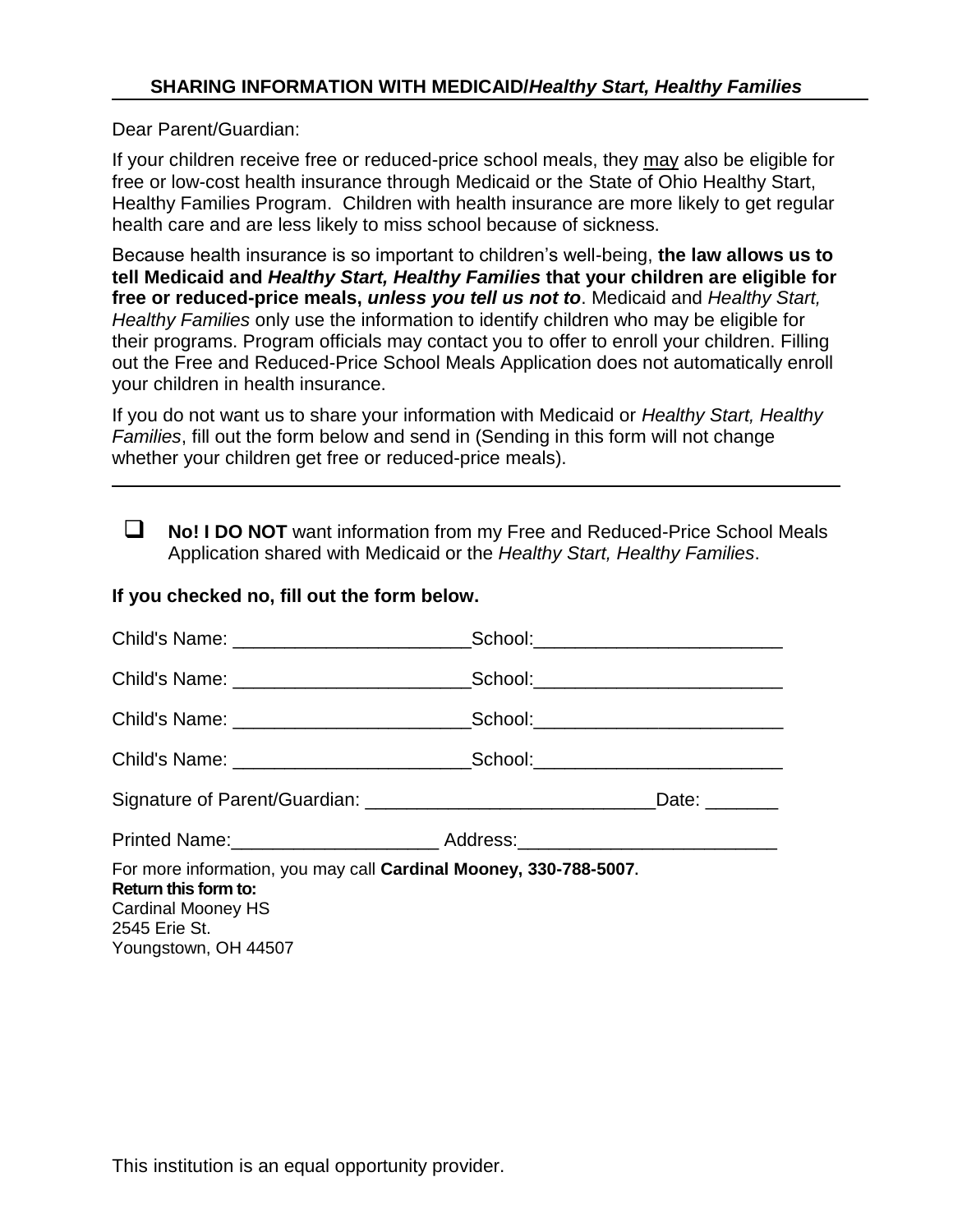## **SHARING INFORMATION WITH OTHER PROGRAMS**

Dear Parent/Guardian:

To save you time and effort, the information you gave on your Free and Reduced-Price School Meals Application may be shared with other programs for which your children may qualify. **For the following programs, we must have your permission to share your information. Sending in this form will not change whether your children get free or reduced-price meals.**

| ■ No! I DO NOT want information from my Free and Reduced-Price School Meals<br>Application shared with any of these programs.                        |  |  |  |  |  |  |
|------------------------------------------------------------------------------------------------------------------------------------------------------|--|--|--|--|--|--|
| U Yes! I DO want school officials to share information from my Free and Reduced-<br>Price School Meals Application with Cardinal Mooney              |  |  |  |  |  |  |
| U Yes! I DO want school officials to share information from my Free and Reduced-<br>Price School Meals Application with Cardinal Mooney              |  |  |  |  |  |  |
| ■ Yes! I DO want school officials to share information from my Free and Reduced-<br>Price School Meals Application with Cardinal Mooney              |  |  |  |  |  |  |
| If you checked yes to any or all of the boxes above, fill out the form below. Your<br>information will be shared only with the programs you checked. |  |  |  |  |  |  |
|                                                                                                                                                      |  |  |  |  |  |  |
|                                                                                                                                                      |  |  |  |  |  |  |
|                                                                                                                                                      |  |  |  |  |  |  |
|                                                                                                                                                      |  |  |  |  |  |  |
|                                                                                                                                                      |  |  |  |  |  |  |
|                                                                                                                                                      |  |  |  |  |  |  |
|                                                                                                                                                      |  |  |  |  |  |  |
| For more information, you may call Lori Radinsky at 330-788-5007 or<br>LRadinsky@youngstowndiocese.org.<br>Return this form to:                      |  |  |  |  |  |  |

**Cardinal Mooney 2545 Erie St. Youngstown, OH 44507**

This institution is an equal opportunity provider.